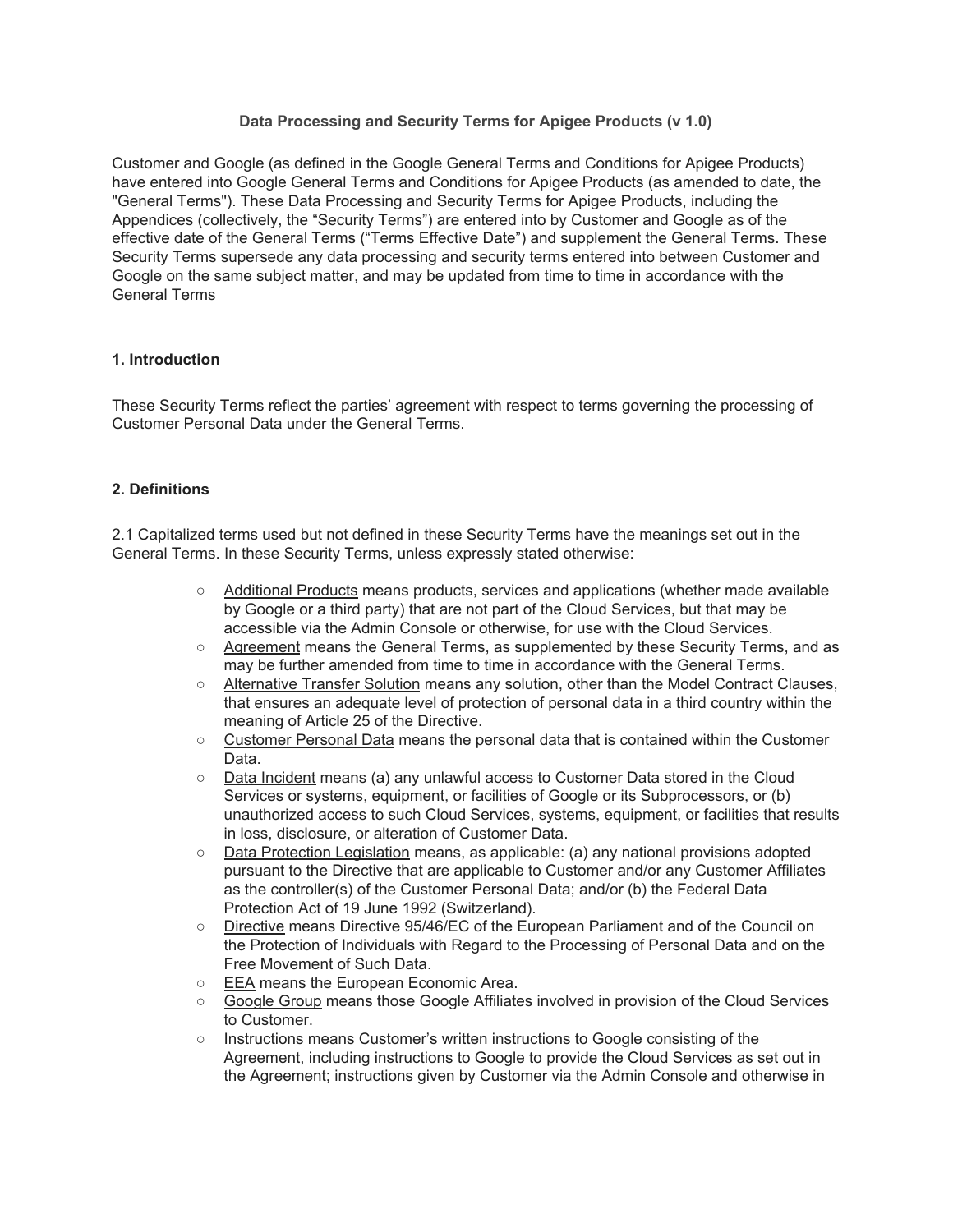its use of the Cloud Services; and any subsequent written instructions given by Customer to Google and acknowledged by Google.

- Model Contract Clauses or MCCs mean the standard contractual clauses (processors) for the purposes of Article 26(2) of Directive 95/46/EC for the transfer of personal data to processors established in third countries which do not ensure an adequate level of data protection.
- Security Measures has the meaning given in Section 6.1 (Security Measures) of these Security Terms.
- Subprocessors means (a) all Google Group entities that have logical access to, and process, Customer Personal Data (each, a "Google Group Subprocessor"), and (b) all third parties (other than Google Group entities) that are engaged to provide services to Customer and that have logical access to, and process, Customer Personal Data (each, a "Third Party Subprocessor").
- Third Party Auditor means a qualified and independent third party auditor, whose then-current identity Google will disclose to Customer.

2.2 The terms "personal data", "processing", "data subject", "controller" and "processor" have the meanings given to them in the Directive. The terms "data importer" and "data exporter" have the meanings given to them in the Model Contract Clauses.

# **3. Term**

These Security Terms will take effect on the Terms Effective Date and, notwithstanding expiry or termination of the General Terms, will remain in effect until, and automatically terminate upon, deletion by Google of all data as described in Section 7 (Data Correction, Blocking, Exporting, and Deletion) of these Security Terms.

## **4. Data Protection Legislation**

The parties agree and acknowledge that the Data Protection Legislation will apply to the processing of Customer Personal Data if, for example, the processing is carried out in the context of the activities of an establishment of the Customer (or of an authorized Customer Affiliate) in the territory of an EU member state.

## **5. Processing of Customer Personal Data**

5.1 Controller and Processor. If the Data Protection Legislation applies to the processing of Customer Personal Data, then as between the parties, the parties acknowledge and agree that: (a) Customer is the controller of Customer Personal Data under the Agreement; (b) Google is a processor of such data; (c) Customer will comply with its obligations as a controller under the Data Protection Legislation; and (d) Google will comply with its obligations as a processor under the Agreement. If under the Data Protection Legislation a Customer Affiliate is considered the controller (either alone or jointly with the Customer) with respect to certain Customer Personal Data, Customer represents and warrants to Google that Customer is authorized: (i) to give the Instructions to Google and otherwise act on behalf of such Customer Affiliate in relation to such Customer Personal Data as described in these Terms, and (ii) to bind the Customer Affiliate to these Security Terms. Appendix 1 sets out a description of the categories of data that may fall within Customer Personal Data and of the categories of data subjects to which that data may relate.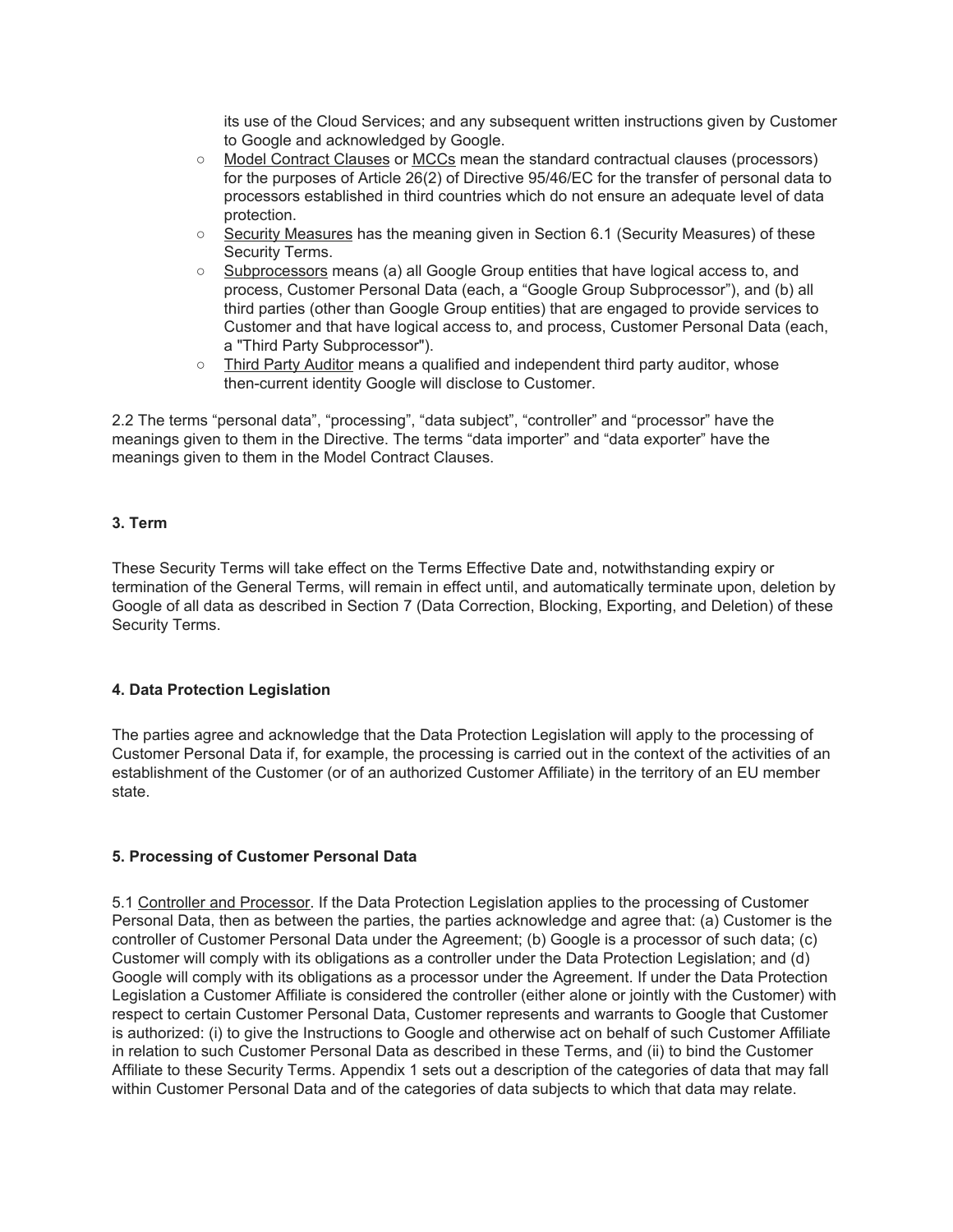5.2 Scope of Processing.Google will only process Customer Personal Data in accordance with the Instructions, and will not process Customer Personal Data for any other purpose.

5.3 Additional Products. Customer acknowledges that if it installs, uses, or enables Additional Products, then the Cloud Services may allow such Additional Products to access Customer Data as required for the interoperation of those Additional Products with the Cloud Services. The Agreement does not apply to the processing of data transmitted to or from such Additional Products. Such Additional Products are not required to use the Cloud Services.

# **6. Data Security; Security Compliance; Audits**

6.1 Security Measures. Google will take and implement appropriate technical and organizational measures to protect Customer Data against accidental or unlawful destruction or accidental loss or alteration, or unauthorized disclosure or access, or other unauthorized processing, as detailed in Appendix 2 (the "Security Measures"). Google may update or modify the Security Measures from time to time provided that such updates and modifications do not result in the degradation of the overall security of the Cloud Services. Customer agrees that it is solely responsible for its use of the Cloud Services, including securing its account authentication credentials, and that Google has no obligation to protect Customer Data that Customer elects to store or transfer outside of Google's systems (e.g., offline or on-premise storage).

6.2 Security Compliance by Google Staff. Google will take appropriate steps to ensure compliance with the Security Measures by its employees and contractors to the extent applicable to their scope of performance.

6.3 Data Incidents. If Google becomes aware of a Data Incident, Google will promptly notify Customer of the Data Incident and take reasonable steps to minimize harm and secure Customer Data. Notification(s) of any Data Incident(s) will be delivered to the email address provided by Customer in the Agreement (or in the Admin Console) or, at Google's discretion, by direct Customer communication (e.g., by phone call or an in-person meeting). Customer acknowledges that it is solely responsible for ensuring that the contact information set forth above is current and valid, and for fulfilling any third party notification obligations. Customer agrees that "Data Incidents" do not include: (i) unsuccessful access attempts or similar events that do not compromise the security or privacy of Customer Data, including pings, port scans, denial of service attacks, and other network attacks on firewalls or networked systems; or (ii) accidental loss or disclosure of Customer Data caused by Customer's use of the Cloud Services or Customer's loss of account authentication credentials. Google's obligation to report or respond to a Data Incident under this Section will not be construed as an acknowledgement by Google of any fault or liability with respect to the Data Incident.

6.4 SOC 2 Reports. During the Term, Google will maintain its confidential Service Organization Control (SOC) 2 report (or a comparable report) on Google's systems examining logical security controls, physical security controls, and system availability applicable to the Cloud Services ("SOC 2 Report"), as produced by the Third Party Auditor and updated at least once every eighteen (18) months.

## 6.5 Auditing Security Compliance.

6.5.1 Reviews of Security Documentation. Google will make the following available for review by Customer: (a) a summary or redacted version of the then-current confidential SOC 2 Report; and (b) following a request by Customer in accordance with Section 6.5.4 below, the then-current confidential SOC 2 Report.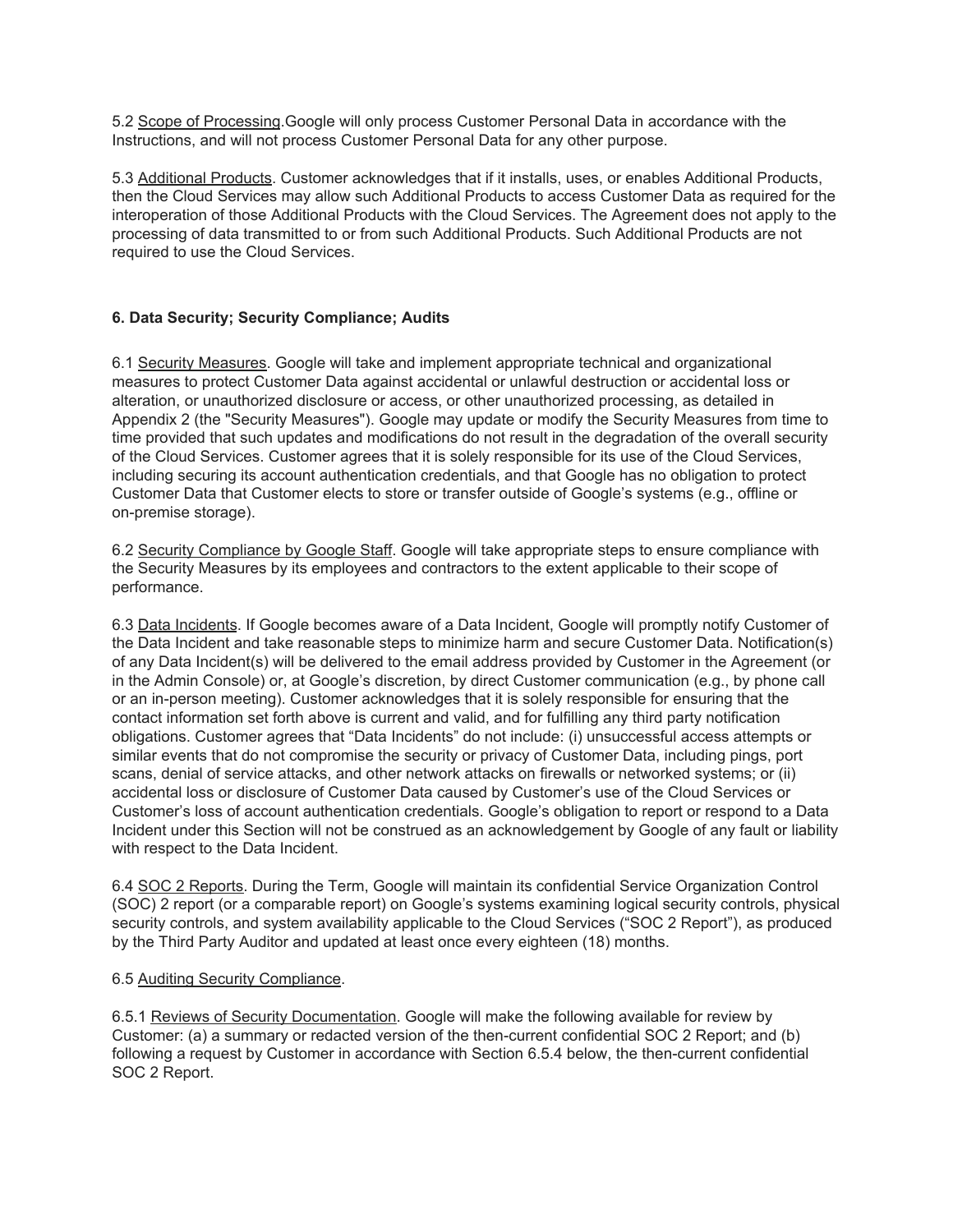6.5.2 Customer Audits. If Customer (or an authorized Customer Affiliate) has entered into Model Contract Clauses as described in Section 10.2 of these Terms, Customer or such Customer Affiliate may exercise the audit rights granted under clauses 5(f) and 12(2) of such Model Contract Clauses: (a) by instructing Google to execute the audit as described in Sections 6.4 and 6.5.1 above; and/or (b) following a request by Customer in accordance with Section 6.5.4 below, by executing an audit as described in such Model Contract Clauses.

6.5.3 Additional Business Terms for Reviews and Audits. Google and Customer (or an authorised Customer Affiliate if applicable) will discuss and agree in advance on: (a) the reasonable date(s) of and security and confidentiality controls applicable to any Customer review under Section 6.5.1(b); and (b) the identity of a suitably qualified independent auditor for any audit under Section 6.5.2(b), and the reasonable start date, scope and duration of and security and confidentiality controls applicable to any such audit. Google reserves the right to charge a fee (based on Google's reasonable costs) for any review under Section 6.5.1(b) and/or audit under Section 6.5.2(b). Google will provide further details of any applicable fee, and the basis of its calculation, to Customer (or an authorized Customer Affiliate), in advance of any such review or audit. For clarity, Google is not responsible for any costs incurred or fees charged by any third party auditor appointed by Customer (or an authorised Customer Affiliate) in connection with an audit under Section 6.5.2(b).

Nothing in this Section 6.5 varies or modifies any rights or obligations of Customer (or any authorized Customer Affiliate) or Google LLC under any Model Contract Clauses entered into as described in Section 10.2 (Transfers of Data Out of the EEA) of these Security Terms.

6.5.4 Requests for Reviews and Audits. Any requests under Section 6.5.1 or 6.5.2 must be sent to the Data Privacy Office as described in Section 9 (Data Privacy Office) of these Security Terms.

## **7. Data Correction, Blocking, Exporting, and Deletion**

During the Term of the Cloud Services, Google will provide Customer with the ability to correct, block, export and delete Customer Data in a manner consistent with the functionality of the Cloud Services and in accordance with the terms of the Agreement. On the expiry or termination of the Agreement (or, if applicable on expiry of any post-termination period during which Google may agree to continue providing access to the Cloud Services), Google may thereafter delete Customer Data, unless applicable legislation or legal process prevents it from doing so.

#### **8. Access; Export of Data**

During the Term of the Cloud Services, Google will make available to Customer the Customer Data in a manner consistent with the functionality of the Cloud Services and in accordance with the terms of the Agreement. To the extent Customer, in its use and administration of the Cloud Services during the Term, does not have the ability to amend or delete Customer Data (as required by applicable law), or migrate Customer Data to another system or service provider, Google will, at Customer's reasonable expense, comply with any reasonable requests from Customer to assist in facilitating such actions to the extent Google is legally permitted to do so and has reasonable access to the relevant Customer Data.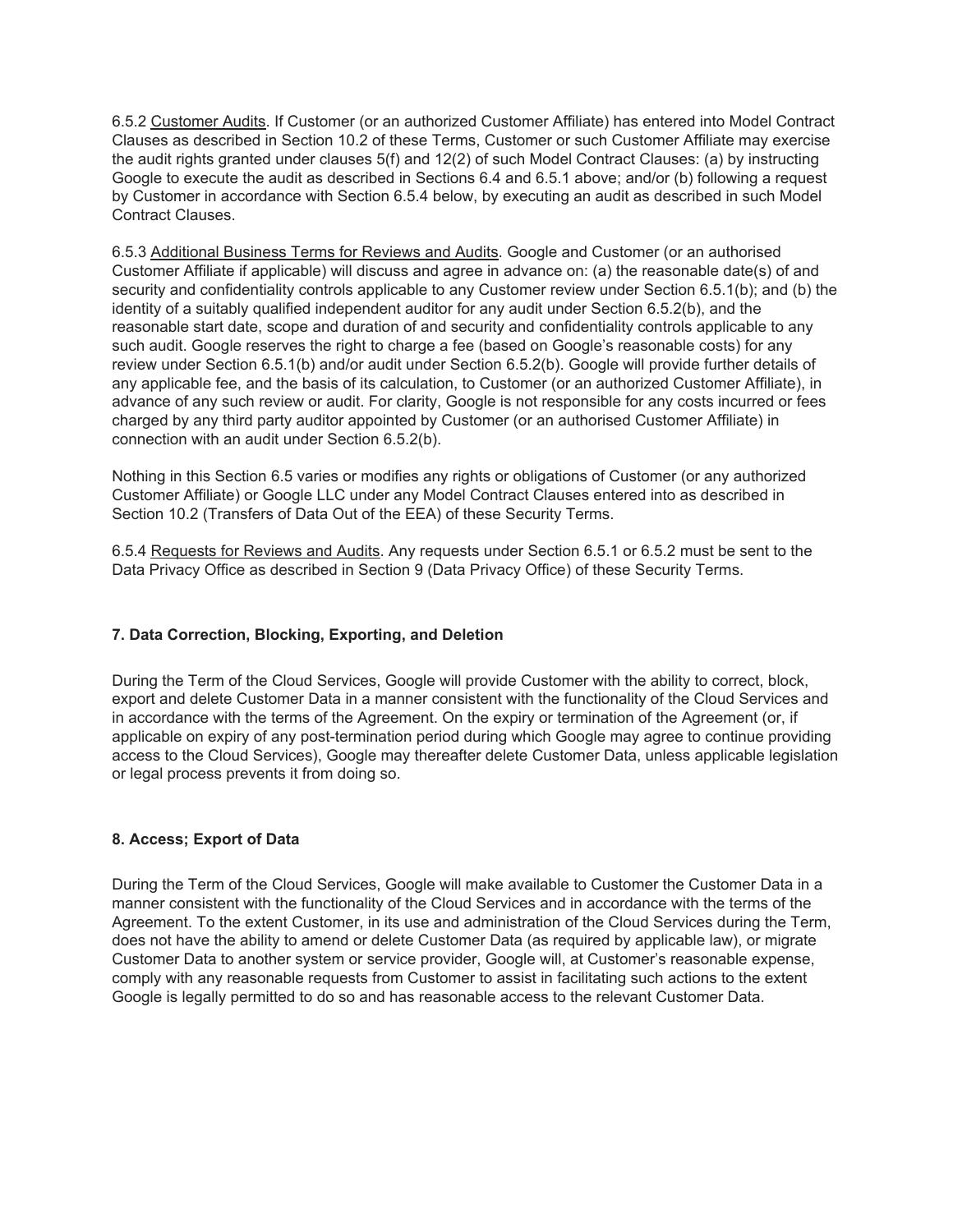# **9. Data Privacy Office**

Google's Data Privacy Office can be contacted by Customer administrators at: enterprise-dpo@google.com (or via such other means as Google may provide).

#### **10. Data Transfers**

10.1 Data Location and Transfers. Customer may select where certain Customer Data will be stored (the "Data Location Setting"), and Google will store it there in accordance with the General Terms. If a Data Location Setting is not covered by the General Terms (or a Data Location Setting is not made by Customer in respect of any Customer Data), Google may store and process the relevant Customer Data anywhere Google or its Subprocessors maintain facilities.

#### 10.2 Transfers of Data Out of the EEA.

10.2.1 Customer Obligations. If the storage and/or processing of Customer Data (as set out in Section 10.1 above) involves transfers of Customer Personal Data out of the EEA, and Data Protection Legislation applies to the transfers of such data ("Transferred Personal Data"), Customer acknowledges that Data Protection Legislation will require Customer (or an authorized Customer Affiliate) to enter into Model Contract Clauses in respect of such transfers, unless Google has adopted an Alternative Transfer Solution.

10.2.2 Google Obligations. In respect of Transferred Personal Data, Google will: (a) if requested to do so by Customer, ensure that Google LLC as the data importer of the Transferred Personal Data enters into Model Contract Clauses with Customer (or an authorized Customer Affiliate) as the data exporter of such data, and that the transfers are made in accordance with such Model Contract Clauses; and/or (b) adopt an Alternative Transfer Solution, ensure that the transfers are made in accordance with such Alternative Transfer Solution, and make information available about its adoption of such solution.

10.3 Data Center Information. Google will make available to Customer information about the countries in which data centers used to store Customer Personal Data are located.

10.4 Disclosure of Confidential Information Containing Personal Data. If Customer (or an authorized Customer Affiliate) has entered into Model Contract Clauses as described in Section 10.2 (Transfers of Data Out of the EEA), Google will, notwithstanding any term to the contrary in the Agreement, ensure that any disclosure of Customer's (or, if applicable, an authorized Customer Affiliate's) Confidential Information containing personal data, and any notifications relating to any such disclosures, will be made in accordance with such Model Contract Clauses.

## **11. Consent to Subprocessing**

11.1 Consent to Subprocessing. If Model Contract Clauses have been entered into by Google LLC and Customer (or an authorized Customer Affiliate), Customer (or, if applicable, an authorized Customer Affiliate): (a) consents to Google LLC subcontracting the processing of Customer Data in accordance with the terms of the Model Contract Clauses; and (b) acknowledges that this constitutes the prior written consent of Customer (or the applicable authorized Customer Affiliate) for the purpose of clause 11(1) of the Model Contract Clauses.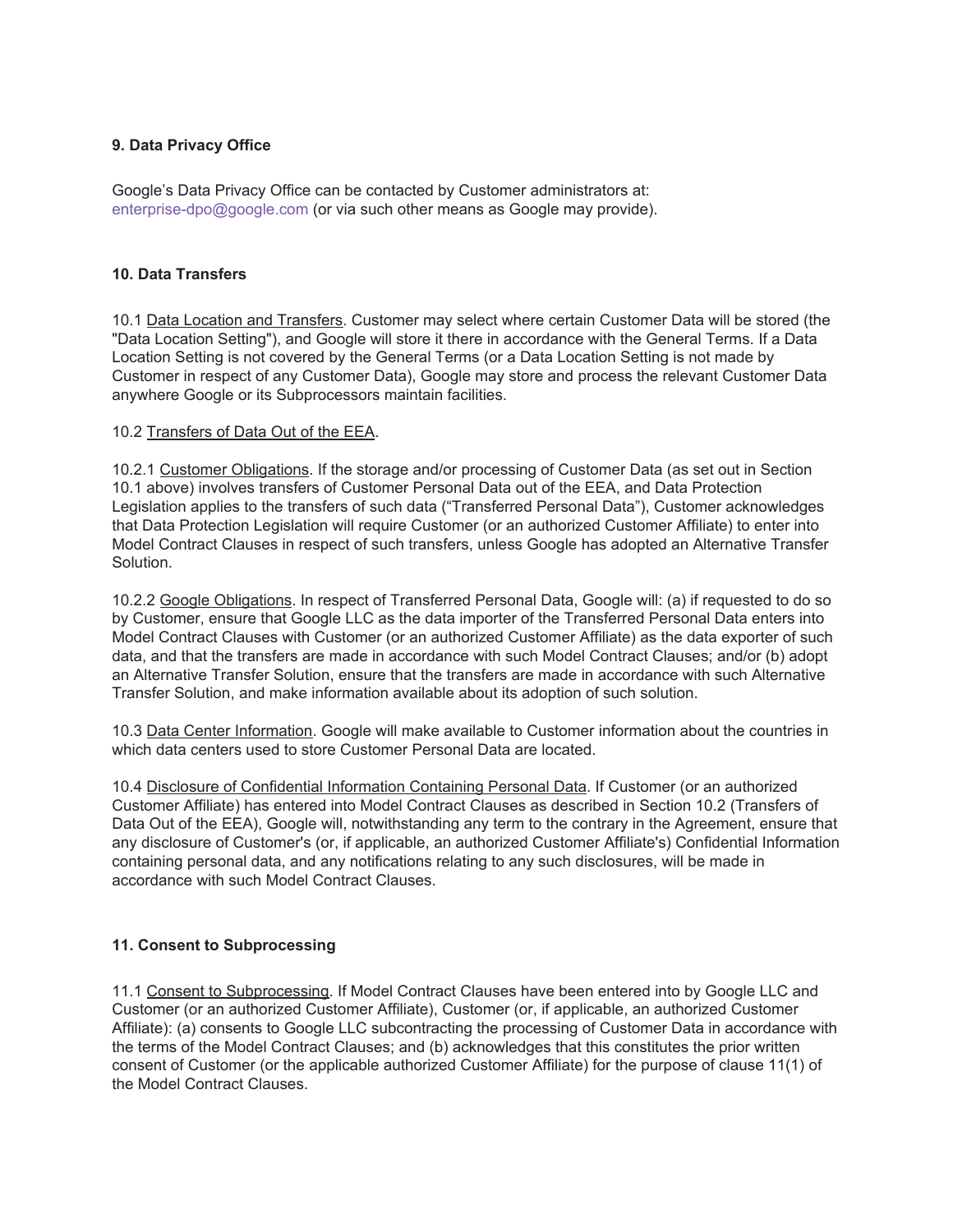11.2 Termination. If the Model Contract Clauses have been entered into by the parties: (a) Google will, at least 15 days before appointing any new Third Party Subprocessor, inform Customer of the appointment (including the name and location of such Subprocessor and the activities it will perform); and (b) if Customer objects to Google's use of any new Third Party Subprocessors, Customer may, as its sole and exclusive remedy, terminate the General Terms by giving written notice to Google within 30 days of being informed by Google of the appointment of such Subprocessor.

#### **12. Liability Cap**

If Google LLC and Customer (or an authorized Customer Affiliate) enter into Model Contract Clauses as described above, then, subject to the remaining terms of the Agreement relating to liability (including any specific exclusions from any limitation of liability), the total combined liability of Google and its Affiliates towards Customer and its Affiliates, on the one hand, and Customer and its Affiliates towards Google and its Affiliates, on the other hand, under or in connection with the Agreement and all those MCCs combined will be limited to the maximum monetary or payment-based liability amount set out in the Agreement.

#### **13. Third Party Beneficiary**

Notwithstanding anything to the contrary in the Agreement, where Google LLC is not a party to the Agreement, Google LCC will be a third party beneficiary of Section 6.5 (Auditing Security Compliance), Section 11.1 (Consent to Subprocessing), and Section 12 (Liability Cap) of these Terms.

#### **14. Priority**

Notwithstanding anything to the contrary in the Agreement, to the extent of any conflict or inconsistency between these Security Terms and the remaining terms of the Agreement, these Security Terms will govern.

#### **Appendix 1: Categories of Personal Data and Data Subjects**

1 Categories of Personal Data. Data relating to individuals provided to Google via the Cloud Services by (or at the direction of) Customer.

2 Data Subjects. Data subjects include the individuals about whom data is provided to Google via the Cloud Services by (or at the direction of) Customer.

#### **Appendix 2: Security Measures**

As of the Terms Effective Date, Google will take and implement the Security Measures set out in this Appendix. Google may update or modify such Security Measures from time to time provided that such updates and modifications do not result in the degradation of the overall security of the Cloud Services.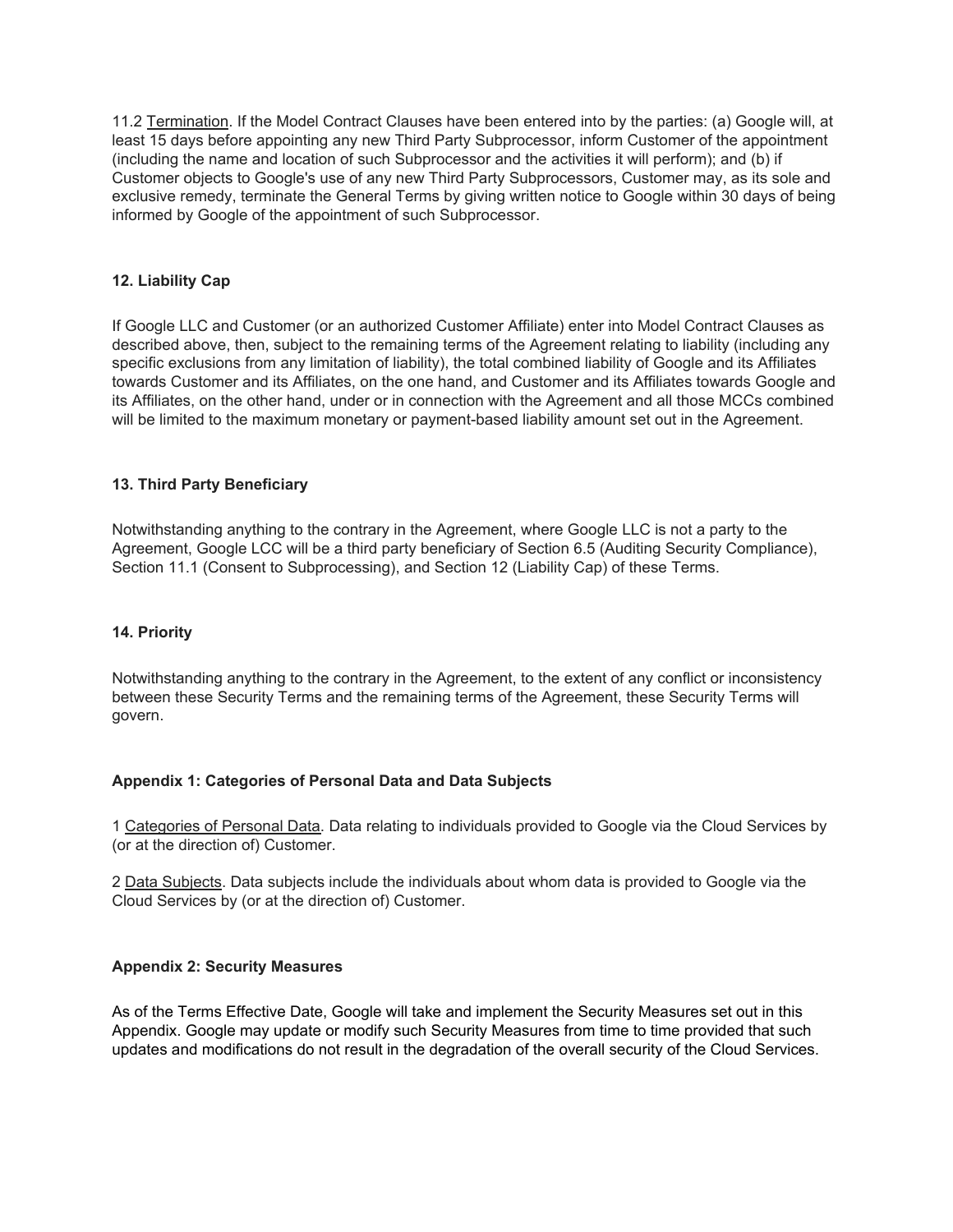# **1. Data Center and Network Security**

This Section describes only Google owned and operated data center and network security and not those of Third Party Subprocessors.

(a) Google Data Centers.

- Infrastructure. Google maintains geographically distributed data centers. Google stores all production data in physically secure data centers.
- Redundancy. Infrastructure systems have been designed to eliminate single points of failure and minimize the impact of anticipated environmental risks. Dual circuits, switches, networks or other necessary devices help provide this redundancy. The Cloud Services are designed to allow Google to perform certain types of preventative and corrective maintenance without interruption. All environmental equipment and facilities have documented preventative maintenance procedures that detail the process for and frequency of performance in accordance with the manufacturer's or internal specifications. Preventative and corrective maintenance of the data center equipment is scheduled through a standard change process according to documented procedures.
- Power. The data center electrical power systems are designed to be redundant and maintainable without impact to continuous operations, 24 hours a day, 7 days a week. In most cases, a primary as well as an alternate power source, each with equal capacity, is provided for critical infrastructure components in the data center. Backup power is provided by various mechanisms such as uninterruptible power supplies (UPS) batteries, which supply consistently reliable power protection during utility brownouts, blackouts, over voltage, under voltage, and out-of-tolerance frequency conditions. If utility power is interrupted, backup power is designed to provide transitory power to the data center, at full capacity, for up to 10 minutes until the diesel generator systems take over. The diesel generators are capable of automatically starting up within seconds to provide enough emergency electrical power to run the data center at full capacity typically for a period of days.
- Server Operating Systems. Google servers use a Linux based implementation customized for the application environment. Data is stored using proprietary algorithms to augment data security and redundancy. Google employs a code review process to increase the security of the code used to provide the Cloud Services and enhance the security products in production environments.
- Businesses Continuity. Google replicates data over multiple systems to help to protect against accidental destruction or loss. Google has designed and regularly plans and tests its business continuity planning/disaster recovery programs.

(b) Google Networks and Transmission.

- Data Transmission. Data centers are typically connected via high-speed private links to provide secure and fast data transfer between data centers. This is designed to prevent data from being read, copied, altered or removed without authorization during electronic transfer or transport or while being recorded onto data storage media. Google transfers data via Internet standard protocols.
- Incident Response. Google monitors a variety of communication channels for security incidents, and Google's security personnel will react promptly to known incidents.
- Encryption Technologies. Google makes HTTPS encryption (also referred to as SSL or TLS connection) available.

## **2. Access and Site Controls**

(a) Site Controls. This Section describes only Google owned and operated data center site controls and not those of Third Party Subprocessors.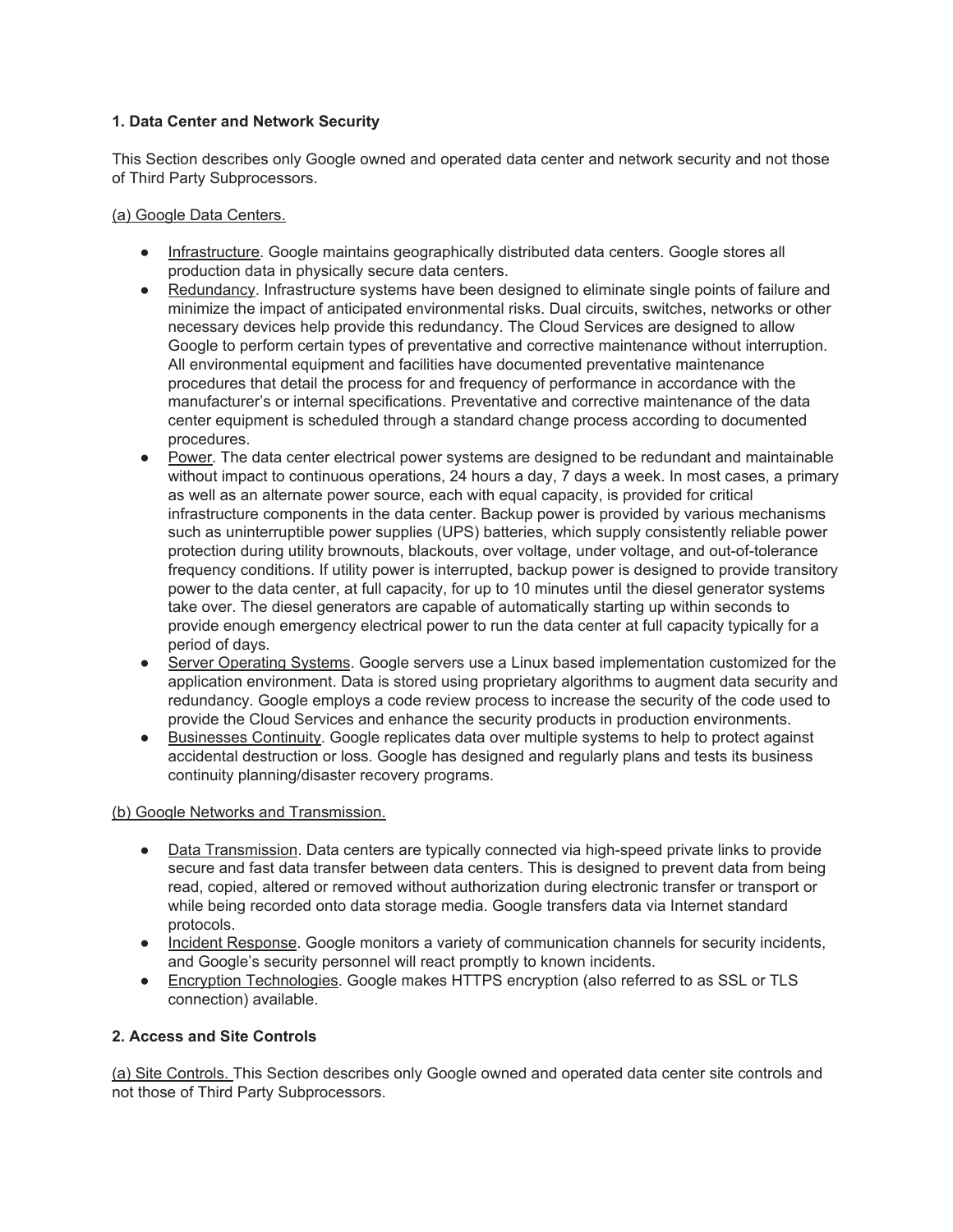- On-site Data Center Security Operation. Google's data centers maintain an on-site security operation responsible for all physical data center security functions 24 hours a day, 7 days a week. The on-site security operation personnel monitor closed circuit TV (CCTV) cameras and all alarm systems. On-site security operation personnel perform internal and external patrols of the data center regularly.
- Data Center Access Procedures. Google maintains formal access procedures for allowing physical access to the data centers. The data centers are housed in facilities that require electronic card key access, with alarms that are linked to the on-site security operation. All entrants to the data center are required to identify themselves as well as show proof of identity to on-site security operations. Only authorized employees, contractors and visitors are allowed entry to the data centers. Only authorized employees and contractors are permitted to request electronic card key access to these facilities. Data center electronic card key access requests must be made through e-mail, and requires the approval of the requestor's manager and the data center director. All other entrants requiring temporary data center access must: (i) obtain approval in advance from the data center managers for the specific data center and internal areas they wish to visit; (ii) sign in at on-site security operations; and (iii) reference an approved data center access record identifying the individual as approved.
- On-site Data Center Security Devices. Google's data centers employ an electronic card key and biometric access control system that is linked to a system alarm. The access control system monitors and records each individual's electronic card key and when they access perimeter doors, shipping and receiving, and other critical areas. Unauthorized activity and failed access attempts are logged by the access control system and investigated, as appropriate. Authorized access throughout the business operations and data centers is restricted based on zones and the individual's job responsibilities. The fire doors at the data centers are alarmed. CCTV cameras are in operation both inside and outside the data centers. The positioning of the cameras has been designed to cover strategic areas including, among others, the perimeter, doors to the data center building, and shipping/receiving. On-site security operations personnel manage the CCTV monitoring, recording and control equipment. Secure cables throughout the data centers connect the CCTV equipment. Cameras record on site via digital video recorders 24 hours a day, 7 days a week. The surveillance records are retained for up to 30 days based on activity.

## (b) Access Control.

- Infrastructure Security Personnel. Google has, and maintains, a security policy for its personnel, and requires security training as part of the training package for its personnel. Google's infrastructure security personnel are responsible for the ongoing monitoring of Google's security infrastructure, the review of the Cloud Services, and responding to security incidents.
- Access Control and Privilege Management. Customer's administrators must authenticate themselves via a username and password or via a single sign on system in order to administer the Cloud Services.
- Internal Data Access Processes and Policies Access Policy. Google's internal data access processes and policies are designed to prevent unauthorized persons and/or systems from gaining access to systems used to process personal data. Google policies only permit authorized persons to access data they are authorized to access. The granting or modification of access rights is based on: the authorized personnel's job responsibilities; job duty requirements necessary to perform authorized tasks; and a need to know basis. The granting or modification of access rights must also be in accordance with Google's internal data access policies and training. Where passwords are employed for authentication (e.g., login to workstations), password policies that follow at least industry standard practices are implemented.

## **3. Data**

● (a) Data Storage, Isolation and Logging. Google stores data in a multi-tenant environment. The data and file system architecture are replicated between multiple geographically dispersed data